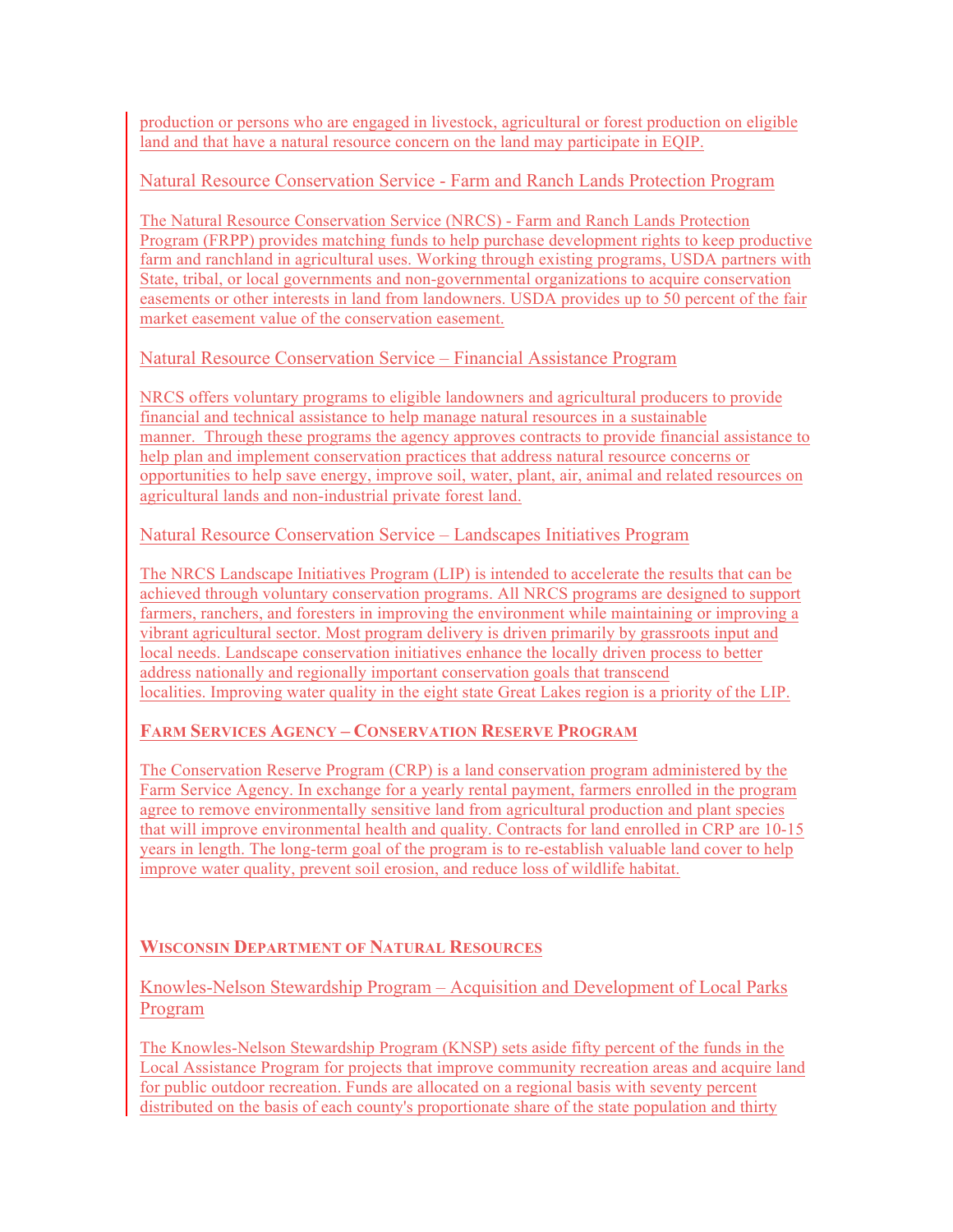percent distributed equally to each county. Applicants compete against other applicants from their region. Funds may be used for both land acquisition projects and development projects for naturebased outdoor recreation.

Under all KNSP programs, eligible local governments are only those towns, villages, cities, counties, and tribal governments that have a DNR accepted comprehensive outdoor recreation plan or master plan that has been approved by resolution by the local governing unit. Local governments with qualifying plans receive eligibility to apply for grants for up to five years.

Knowles-Nelson Stewardship Program – Acquisition of Development Rights Program

The purpose of the Acquisition of Development Rights Program is to protect natural, agricultural, or forest lands that enhance and/or provide nature-based outdoor recreation. "Development Rights" are the rights of a landowner to develop their property to the greatest extent allowed under state and local laws.

Knowles-Nelson Stewardship Program – Urban Greenspace Program

The intent of the Urban Green Space Program (UGS) is to provide open natural space within or in proximity to urban areas; to protect from urban development areas within or in proximity to urban areas that have scenic, ecological or other natural value; and to provide land for noncommercial gardening for the residents of an urbanized area.

Managed Forest Law

The intent of the Managed Forest Law is to promote forest management practices through property tax incentives. Property must be a minimum of ten contiguous acres of which eighty percent must be capable of producing merchantable timber.

Land and Water Conservation Fund Program

The Land and Water Conservation Fund is a federal program administered in all states that encourages creation and interpretation of high-quality outdoor recreational opportunities. Funds received by the DNR for this program are split between DNR projects and grants to local governments for outdoor recreation activities. Grants cover fifty percent of eligible project costs. Eligible projects include:

- ! Land acquisition or development projects that will provide opportunities for public outdoor recreation.
- ! Property with frontage on rivers, streams, lakes, estuaries, and reservoirs that will provide water based outdoor recreation.
- ! Property that provides special recreation opportunities, such as floodplains, wetlands, and areas adjacent to scenic highways.
- ! Natural areas and outstanding scenic areas, where the objective is to preserve the scenic or natural values, including wildlife areas and areas of physical or biological importance. These areas shall be open to the general public for outdoor recreation use to the extent that the natural attributes of the areas will not be seriously impaired or lost.
- ! Land or development within urban areas for day use picnic areas.
- Land or development of nature-based outdoor recreation trails.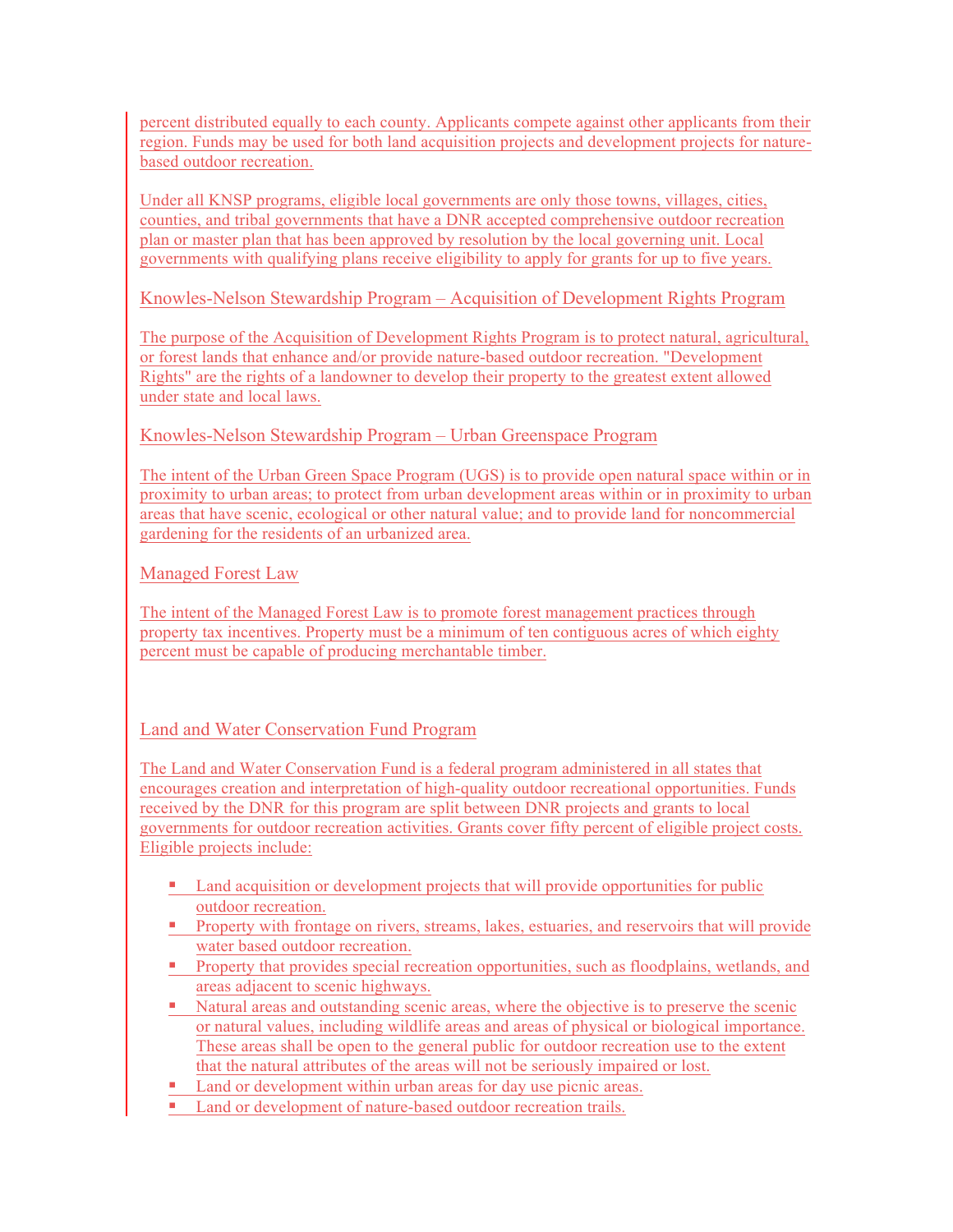- **•** Development of basic outdoor recreation facilities.
- ! Renovation of existing outdoor recreation facilities which are in danger of being lost for public use.

## Urban Forestry Grants

WDNR offers urban forestry grants to cities, villages, towns, counties, tribes, and  $501(c)(3)$ nonprofit organizations in or conducting projects in Wisconsin. These grants fall into three categories: Regular grants, startup grants and catastrophic storm grants.

- ! Regular grants are competitive cost-share grants of up to \$25,000. Grants are to support new, innovative projects that will develop sustainable urban and community forestry programs, not to subsidize routine forestry activities.
- ! Startup grants are competitive cost-share grants of up to \$5,000. These simplified grants are available to communities that want to start or restart an urban forestry program.
- ! Catastrophic storm grants fund tree repair, removal or replacement within urban areas following a catastrophic storm event for which the governor has declared a State of Emergency under s. 323.10, Wis. Stats.

## Urban Nonpoint Source & Storm Water Management Grant Program

The Urban Nonpoint Source & Storm Water Management Grant Program offers competitive grants to local governments. Grants reimburse costs of planning or construction projects controlling urban nonpoint source and storm water runoff pollution. Eligible recipients include cities, villages, towns, counties, regional planning commissions, tribal governments and special purpose lake, sewage, or sanitary districts may apply. The local government must have either jurisdiction over the project area or be required to control storm water discharge with an intergovernmental agreement between the municipality and the Department of Natural Resources.

## Wisconsin Forest Landowners Grant Program

The Wisconsin Forest Landowners Grant Program (WFLGP) program assists private landowners in protecting and enhancing their forested lands, prairies and waters. The program allows qualified landowners to be reimbursed up to fifty percent of the eligible cost of eligible practices. Private landowners are eligible for WFLGP funding if they own at least ten contiguous acres of non-industrial private forest but not more than five-hundred acres within Wisconsin.

## **WISCONSIN COASTAL MANAGEMENT PROGRAM**

Approximately \$1,500,000 is available through the Wisconsin Coastal Management Program (WCMP) to enhance and restore coastal resources within the state's coastal zone--all counties adjacent to Lakes Superior and Michigan.

Projects eligible for WCMP funding include:

- ! Coastal Wetland Protection and Habitat Restoration
- **EXECUTE:** Nonpoint Source Pollution Control
- **Exercise 2** Coastal Resource and Community Planning
- **Great Lakes Education**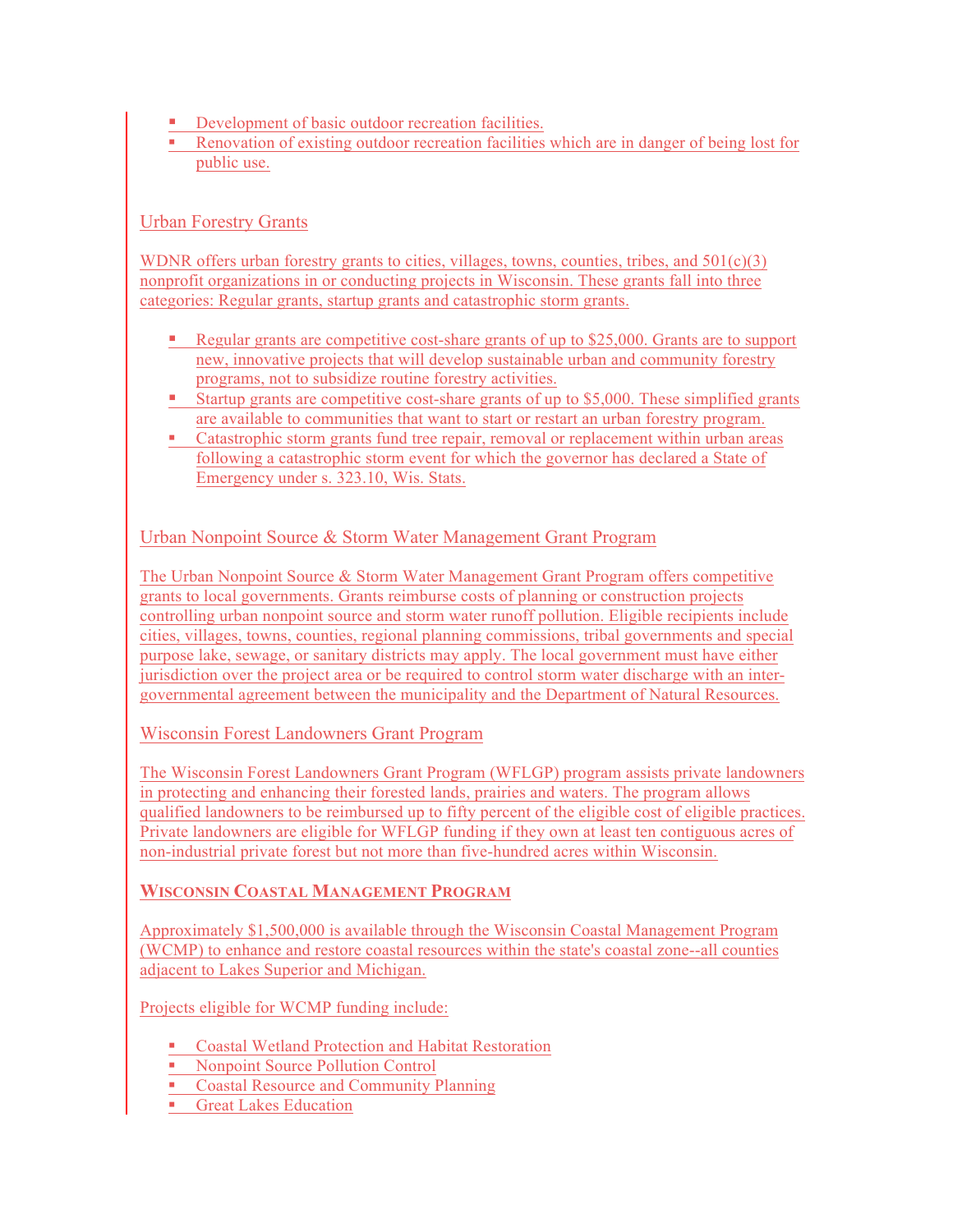■ Public Access

**Community Planning** 

# **WISCONSIN HISTORICAL SOCIETY**

Historic Home Owner's Tax Credits

The Wisconsin Historical Society's Division of Historic Preservation (DHP) administers a program of twenty-five percent state income tax credits for repair and rehabilitation of historic homes in Wisconsin. To qualify, the residence must be one of the following:

- Listed in the state or national register.
- ! Contributing to a state or national register historic district.
- ! Be determined through the tax credit application process to be eligible for individual listing in the state register.

And, the property owner must spend at least \$10,000 on the following types of eligible work within a 2-year period:

- ! Work on the exterior of the house, such as roof replacement and painting, but not including site work such as driveways and landscaping.
- Electrical wiring, not including electrical fixtures.
- **Plumbing, not including plumbing fixtures.**
- ! Mechanical systems, such as furnaces, air conditioning, and water heaters; and Structural work, such as jacking up floors.

Historic Preservation Tax Credits for Income-Producing Historic Buildings

Owners of historic income-producing properties in Wisconsin may be eligible for two income tax credits that can help pay for their building's rehabilitation. DHP administers both programs in conjunction with the National Park Service (NPS). The programs are:

- **Example 1** Federal Historic Preservation Credit. This program returns 20 percent of the cost of rehabilitating historic buildings to owners as a direct reduction of their federal income taxes.
- ! Wisconsin Supplemental Historic Preservation Credit. This program returns an additional 5 percent of the cost of rehabilitation to owners as a discount on their Wisconsin state income taxes. Owners that qualify for the Federal Historic Preservation Credit automatically qualify for the Wisconsin supplement if they get NPS approval before they begin any work.

**AGRICULTURAL, NATURAL, & CULTURAL RESOURCES GOALS, OBJECTIVES, AND POLICIES**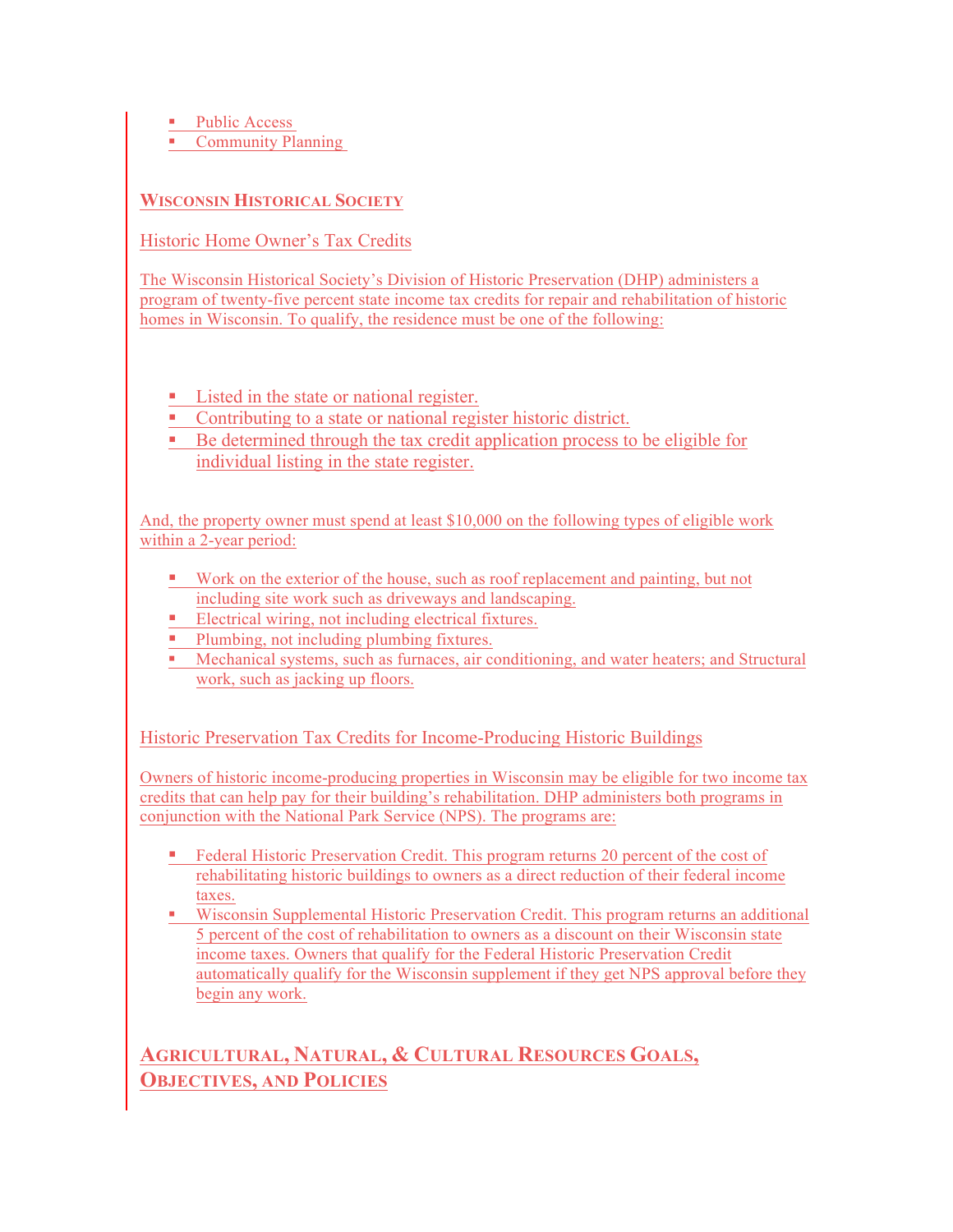Agricultural, natural, & cultural resources goals, objectives, and policies can be found in Chapter 12: Implementation.

#### **EXCLUSIVE AGRICULTURAL ZONING**

The Town of Black Creek has its own local zoning ordinance. That ordinance includes an Exclusive Agricultural Zoning District. In that district, new residential development is only permitted in the following situations:

- **Pre-existing dwellings (in existence before the ordinance went into effect in 1990); or**
- **EXILUST 2.5 Ingle-family dwellings or mobile homes considered accessory to the agricultural use** provided such dwelling is occupied by one or more persons or a family at least one member of which earns a substantial part of his or her livelihood from farming operations on the farm parcel or is the parent or child of the farm operator. Accessory dwellings may be established on a separate parcel (1 acre minimum).

The Wisconsin Land and Water Conservation Board has certified the Town's ordinance, allowing local farmland owners to be eligible for tax credits. Lands contained within the Exclusive Agricultural Zoning District are also included within the *Outagamie County's Agricultural Preservation Plan*. The uses permitted in the Exclusive Agricultural Zoning District are agricultural as defined in S 91.01 (s) or "*uses consistent with agricultural use*." The statutes define "*uses consistent with agricultural use*" as meeting all of the following conditions:

- 1. The activity will not convert land that has been devoted primarily to agricultural use;
- 2. The activity will not limit the surrounding land's potential for agricultural use;
- 3. The activity will not conflict with agricultural operations on land subject to farmland preservation agreements; and
- 4. The operation will not conflict with the agricultural operations of other properties.

Moreover, to continue to receive property tax credits under the Farmland Preservation Program, landowners must continue to have at least 35 acres of land in Exclusive Agricultural Zoning.

This ordinance means that a person who moves into the community cannot buy 35 acres in an Exclusive Agricultural Zoning District, place a home in the middle of it and take the rest of its out of agriculture.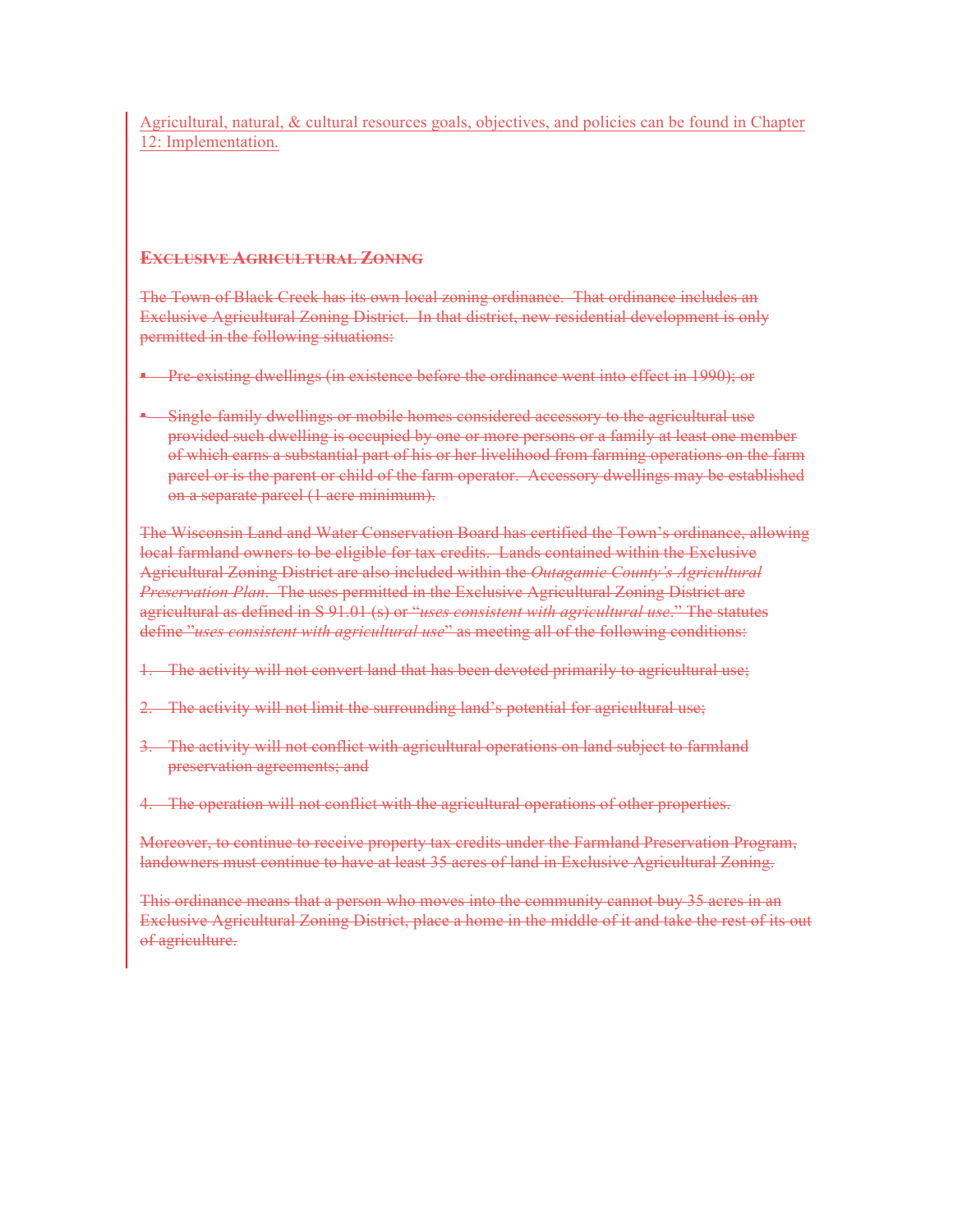In 1999, the state legislature changes the law to allow individual communities the flexibility to lower their minimum lot size in an Exclusive Agricultural Zoning District. This change took effect on January 1, 2001. However, if a community changes the minimum lot size, all other requirements of the Exclusive Agricultural statutes (stipulated in S 91.01 (s) and highlighted by the four points above) will still apply. The Town of Black Creek has opted not to change its minimum lot size requirement. The Town has seen reduced lot size requirements and relaxed standards in other part of the county give way to excessive rural residential development.

#### **SHORELAND AND WETLAND ZONING**

Shorelands and wetlands are often viewed as valuable recreational and environmental resources. These areas provide for storm water retention and habitat for various types of fish and wildlife. Development in these areas may have an adverse effect on water quality, wildlife habitat and storm water drainage. In addition, it may also result in increased development and maintenance costs to protect from the occurrence of flooding and high water, increased flood insurance premiums, extensive site preparation, and maintenance and repairs of roads and sewers.

The State of Wisconsin requires that every county adopt a Shoreland/Wetland Ordinance to address the problem associated with development in these areas. *Development in shoreland areas is generally permitted, but specific design techniques must be considered. Development in floodplain areas is strictly regulated and in some instances, not permitted.* The authority to enact and enforce these types of zoning provisions is set forth in Ch. 59.97 Wisconsin Statutes and Wisconsin Administrative Codes NR115.116 and NR 117, and is established in the Outagamie County Zoning Ordinance.

Outagamie County administers its Shoreland/Wetland Ordinance in unincorporated areas of the County. These areas would include those areas along Black Creek, Duck Creek and the Burma Swamp that are within the Town Black Creek. Moreover, the Town's *Future Land Use Map*  seeks to preserve these valuable resources and wildlife habitats by directing development elsewhere.

#### **FARMLAND PRESERVATION PLAN/EXCLUSIVE AGRICULTURAL ZONING**

Maintaining productive land for agricultural uses has been a long-time goal of Wisconsin. To achieve this goal, the state has enacted several types of legislation that provide monetary incentives to eligible landowners to keep their land in a productive state.

Outagamie County has adopted a **Farmland Preservation Plan** so that local farmers are eligible for tax credits through the Wisconsin Department of Agriculture, Trade and Consumer Protection (DATCP) Farmland Preservation Program and provide for exclusive agricultural zoning. Farmers interested in this program sign-up with DATCP. Unfortunately, the Farmland Preservation Program is not working as well as it was intended. Not only has the amount of tax credits been reduced significantly over the last several years, but farmland is also being lost in Outagamie County as more and more people seek to develop rural residences. Outagamie County will likely address this farmland preservation and protection issue through a county comprehensive plan that will be developed prior to 2010.

Outagamie County does have an exclusive agricultural zoning classification to delineate agricultural lands. The exclusive agricultural areas of the Black Creek community are seen on the *Zoning Map* provided in the Land Use Chapter.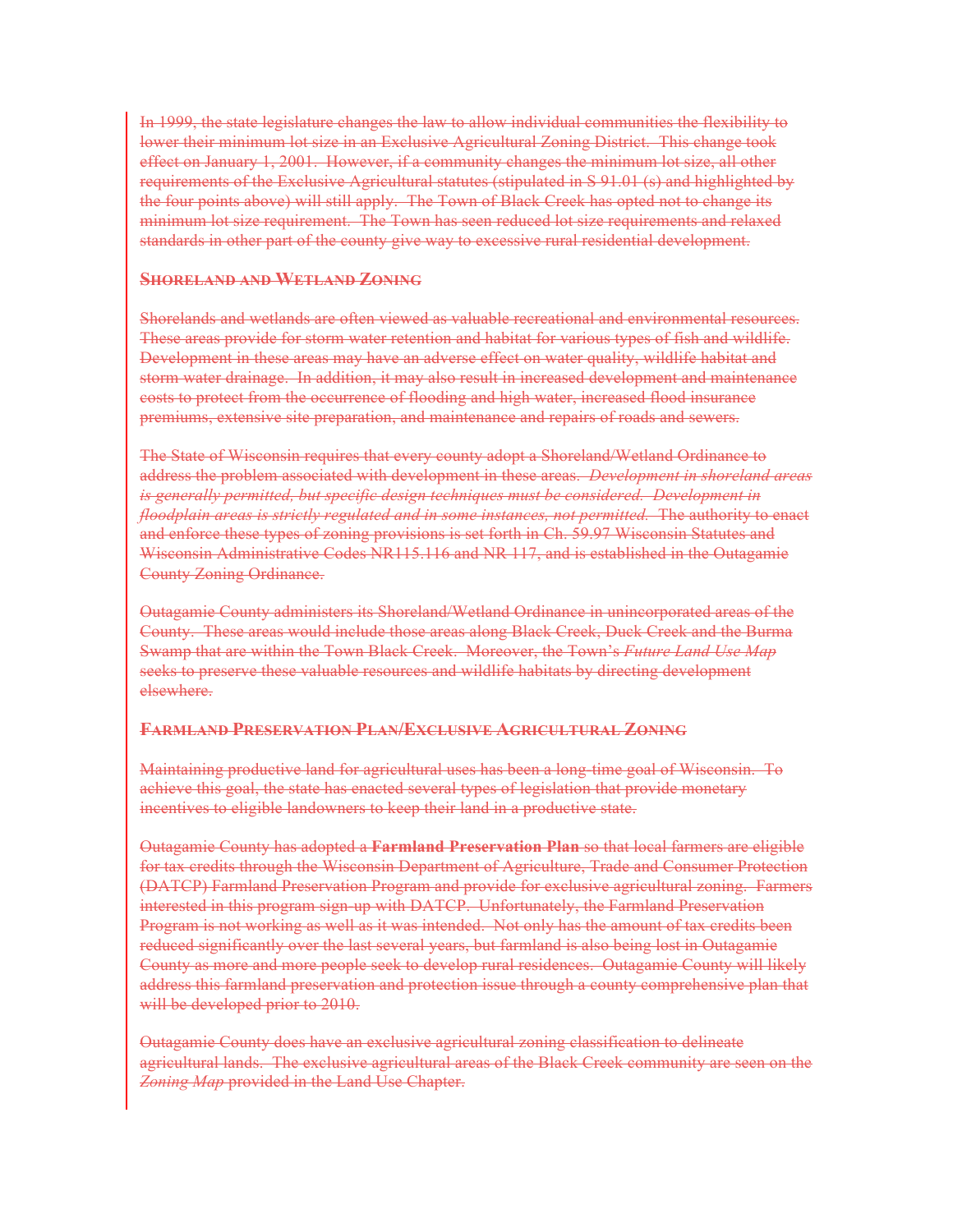#### **OUTAGAMIE COUNTY LIVESTOCK WASTE MANAGEMENT ORDINANCE**

Since 1986, Outagamie County has had a Livestock Waste Management Ordinance in effect. It requires that a permit be secured from the Outagamie County Zoning Department prior to construction of animal waste storage facilities and that the most current Natural Resource Conservation Service (NRCS) standards and specifications for these facilities be followed. The ordinance covers all types of animals waste storage facilities. The Outagamie County Land Conservation Committee has initiated an ordinance revision that will update the ordinance to include abandonment and the proper application of the waste. Currently, the Land Conservation Department is involved in virtually all new and modified waste storage facilities due to their technical expertise. The revised ordinance will merely reinforce this relationship.

Objectives for the ordinance revision include:

- To regulate the location, design, construction, operation, and maintenance of animal feedlots and livestock waste storage facilities, including abandonment;
- To regulate the land application of all livestock waste in Outagamie County; and
- To develop an ordinance that is reasonable, effective and enforceable.

#### **WISCONSIN POLLUTANT DISCHARGE ELIMINATION SYSTEM PERMIT**

Any CAFO with over 1,000 animal units, or more than 300 animal units that meet discharge criteria, is required to obtain a Wisconsin Pollutant Discharge Elimination System (WPDES) permit. This same permit is also issued to all businesses and industries in the State of Wisconsin that discharge water or wastewater to surface water, groundwater and/or wetlands. The permit requires applicants to provide a plan for runoff management for outdoor lots and feed storage areas, a manure storage facility plan/diagram, a comprehensive manure management plan to be updated annually, willingness to submit to monitoring and reporting requirements and a daily record keeping log system. The permit essentially regulates land application, manure storage and runoff management – all of which have the potential to be a discharge to waters of the state.

The WPDES Permit process provides the opportunity for public comment, which may result in changes to the environmental assessment completed by WDNR. The WPDES does not address noise, land value, traffic or other types of similar issues because there is no statutory authority for the permit to address these types impacts. These types of concerns must be regulated by county and local ordinances.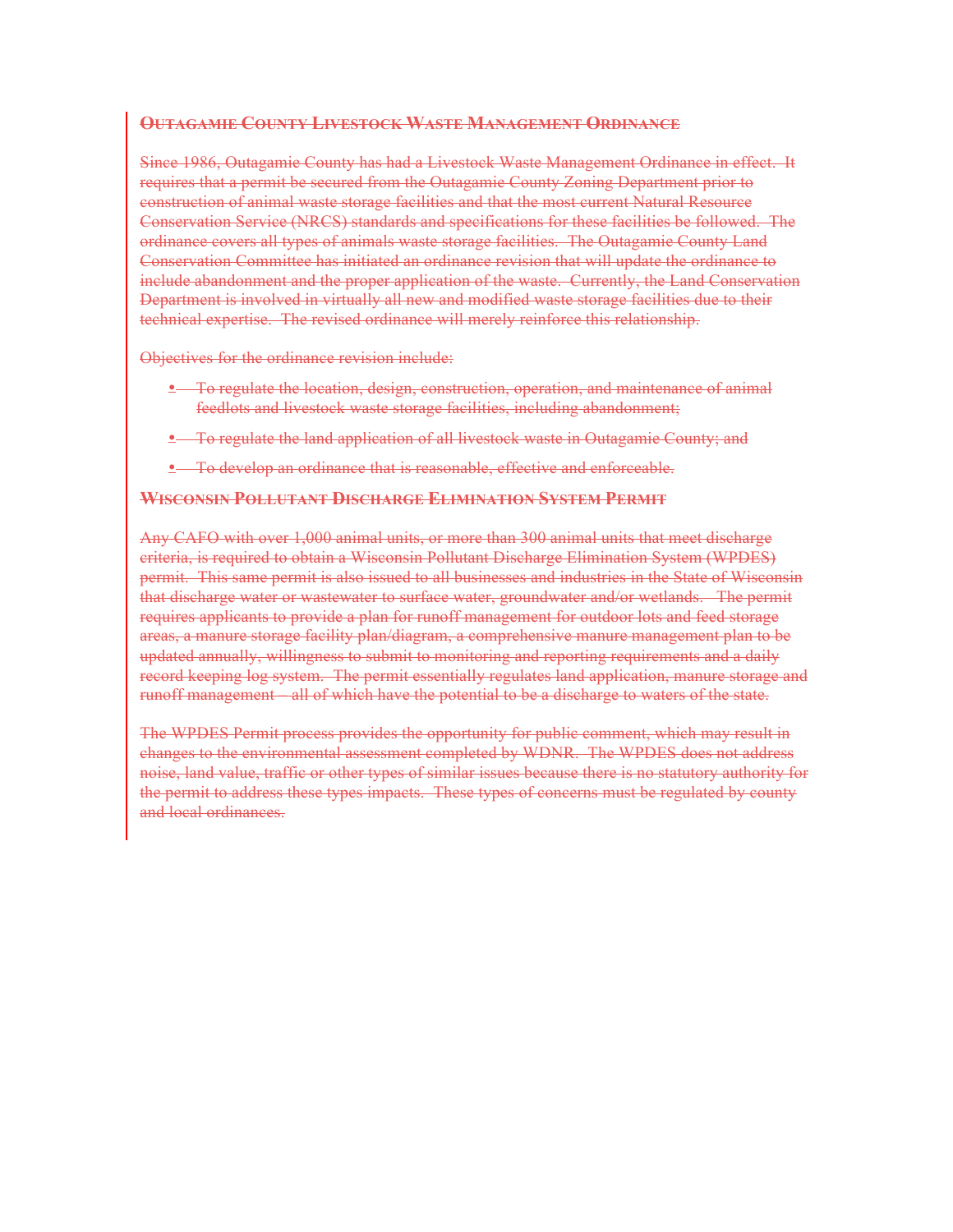## **OUTAGAMIE COUNTY LAND AND WATER RESOURCE PLAN**

**THE OUTAGAMIE COUNTY LAND AND WATER RESOURCE PLAN WAS DEVELOPED IN JUNE OF 2001 IN ACCORDANCE WITH CHAPTER 92.10 WISCONSIN STATUTES. THE PLAN:**

• **SERVES AS A GUIDE FOR RESOURCE MANAGEMENT PLANNING AND DECISION MAKING**

• **ASSESSES LAND AND WATER RESOURCE CONDITIONS**

• **IDENTIFIES PROBLEMS AND PRIORITIES**

**COPIES OF THE PLAN ARE AVAILABLE FROM THE OUTAGAMIE COUNTY LAND AND WATER CONSERVATION DEPARTMENT.**

# **Agricultural, Natural & Cultural Resources Issues**

Elevated arsenic levels have been found in groundwater samples from the Town. It is strongly suspected that these concentrations are associated with the mineralogy of the upper St. Peter sandstone. The DNR has established an Arsenic Advisory Area in Outagamie and Winnebago Counties, which encompasses the Town. The DNR recommends that supply wells within this area be cased through the upper portion of the St. Peter sandstone, and that water be sampled, and treated, if necessary.

Water quality management techniques to protect streams and groundwater are also outlined in the Utilities and Community Facilities Element. Mitigation techniques for arsenic on an individual resident basis are also identified in the Utilities and Community Facilities Element.

The Town of Black Creek has a number of natural features that provide important recreational benefits for hunting, fishing, birding, hiking, snowshoeing, and other outdoor activities. These same features require special consideration for development. Wooded-wetlands, flood plains, soil types, and stream beds should be considered in future development plans.

# **Coordination with Other Comprehensive Plan Elements**

The development of the Agricultural, Natural and Cultural Resources Element required coordination with all of the required plan elements. For example, when considering economic development strategies, the future role of agricultural operations, as well as the importance of natural resources, was important to consider. Below is a description of the critical issues addressed with respect to the Land Use and Housing Elements. These elements are profiled because their coordination with the Agricultural, Natural and Cultural Resources Element is critical to the success of the plan.

## **LAND USE**

Residents have clearly indicated that the preservation of agricultural operations and the protection of natural resources is a priority. As a result, when the *Future Land Use Maps* were developed special consideration was given to these two priorities. Also, when developing the *Future Land*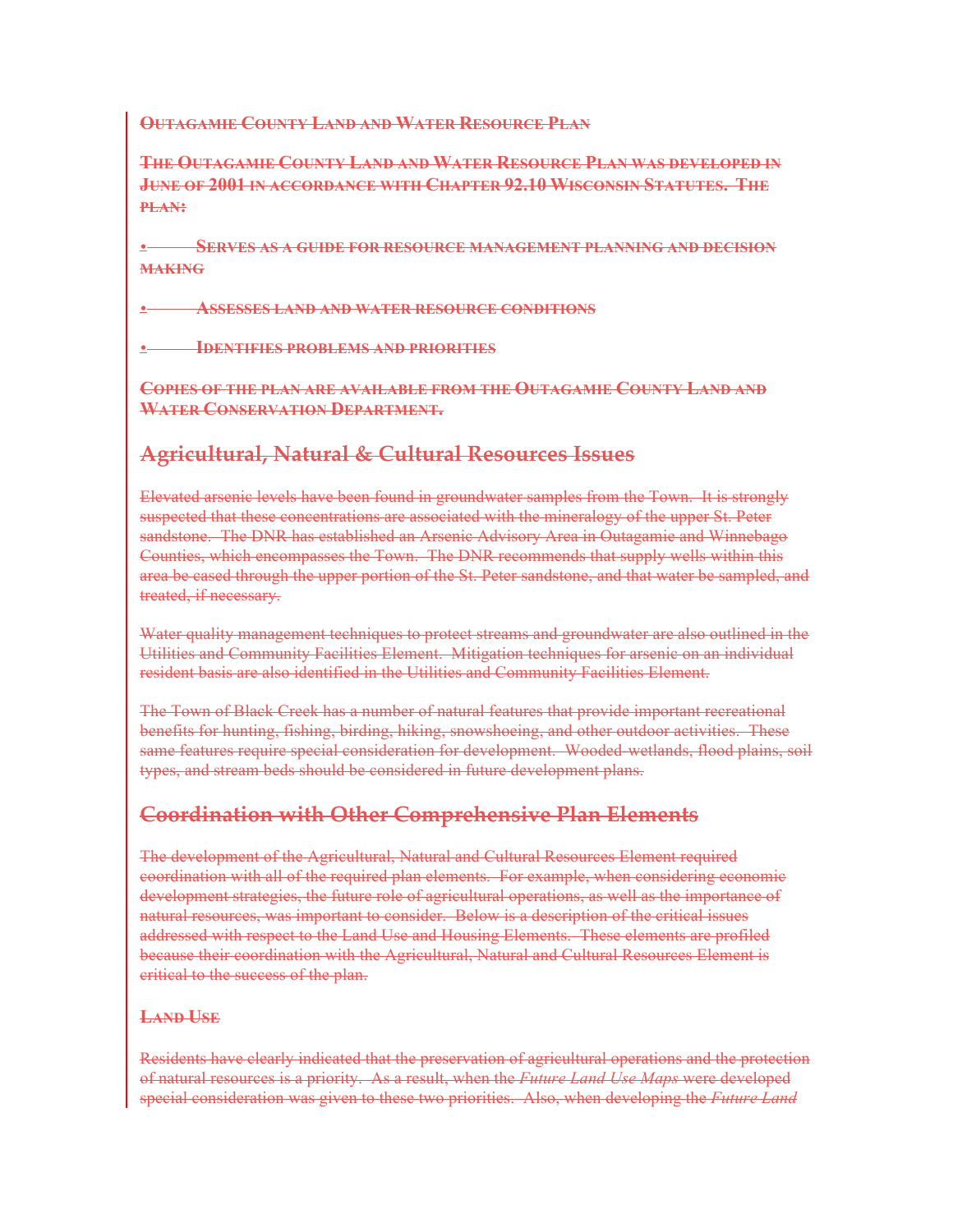*Use Maps*, special consideration was given to soil characteristics as they relate to building site limitations and limitations for septic tank absorption fields (refer to COMM 83 information in the *Utilities and Community Facilities Chapter*). Likewise, the *Implementation Element* will help to ensure that through the enforcement of desired planning and zoning requirements, natural resources and farming operations are protected.